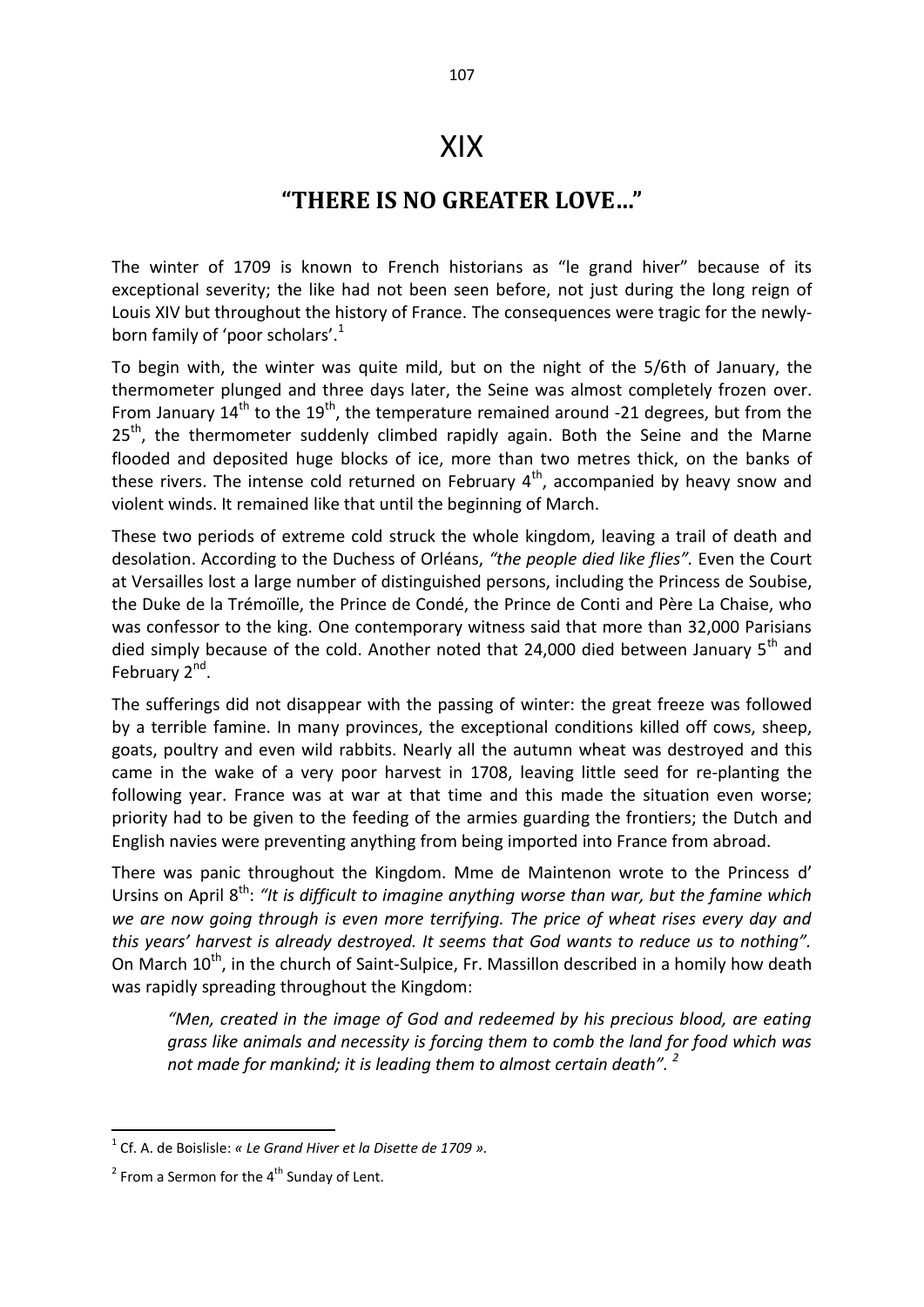This was not just flowery language: Arthur de Boislisle, the best informed historian on the famine of 1709, spoke of *"walking skeletons, eating nothing but bracken, crushed and mixed with a seventh part of flour, or soup made from mistletoe and nettles, or thistles, slugs and the contents of dustbins".*

In Paris, there was a great danger that this shortage of food would lead to serious civil disturbances. As soon as the cold weather arrived, the sick and the poor headed for the hospitals in large numbers. At that period, bread was sold in Paris at 15 different public markets. Half the bakers lived in Gonesse, Corbeil, Saint-Germain-en-Laye etc., and it was from these places that they carried their produce to market every day. The Lieutenant General of police, Marc-René d'Argenson, did his best to oversee the regularity of supplies and controlled price-rises to avoid the discontent leading to violence and public disorder. Even though the country was at war, he had 12 companies of French guards and a battalion of Swiss guards at his disposal to ensure that law and order would be maintained amongst the citizens.

Such a calamity, that touched even the richest people, fell very heavily upon Claude-François' community of 70 poor students who were living almost entirely on charity. The amount of leftovers from the College of Louis-le-Grand diminished alarmingly. François-Marie Arouëa, a young student at Louis-le-Grand, who was to become illustrious under the name of Voltaire, recalled that he ate nothing but greyish-brown bread throughout the whole of 1709.

∞

Death struck the disciples of Poullart des Places, but we only know the name of one of them: René Le Sauvage, one of the defenders of the thesis dedicated to the Archbishop of Besançon. He was buried on May 17<sup>th</sup>, the vigil of Pentecost.<sup>1</sup>

By then, Poullart des Places had known for some three months that he was going to lose the help of Michel Le Barbier, who had been his friend since childhood and had become his right hand man in running the seminary. His father, Maître Claude Le Barbier, had not been happy to see him going to Paris to help in the new seminary. Maître Claude was well known to the Bishop of Rennes. Gilles, one of his eight sons, had been "printer to the bishop" since 1707. When he heard the alarming news coming from Paris about the frozen conditions and the famine, he asked the bishop to give his son an appointment back home in the diocese of Rennes; the bishop was happy to oblige because he appreciated the value of this young priest. So on February  $8<sup>th</sup>$ , Michel-Vincent Le Barbier was appointed parish priest of Bain-de-Bretagne, where there was a small college attached to the parish. But he decided to stay in Paris with the poor scholars and share their lot until the end of the academic year. He finally left in June and before joining the carriage for Brittany he embraced Poullart des Place for the last time; these two friends would never see each other again. $<sup>2</sup>$ </sup>

The closest market to the Seminary of the Holy Spirit was in the Place Maubert and was one of the largest in the capital. There you could buy bread as well as flour and wheat. The

<sup>&</sup>lt;sup>1</sup> We know this thanks to the parish priest of Chasné who noted the following in his parochial register: "M. *René Le Sauvage, a tonsured cleric aged 22 years and three months, having died in Paris, was buried there on the vigil of the Feast of Pentecost, May 18th, 1709".* 

 $2$  Fr. Le Barbier signed the parish register of Bain for the first time on June 30<sup>th</sup>, 1709.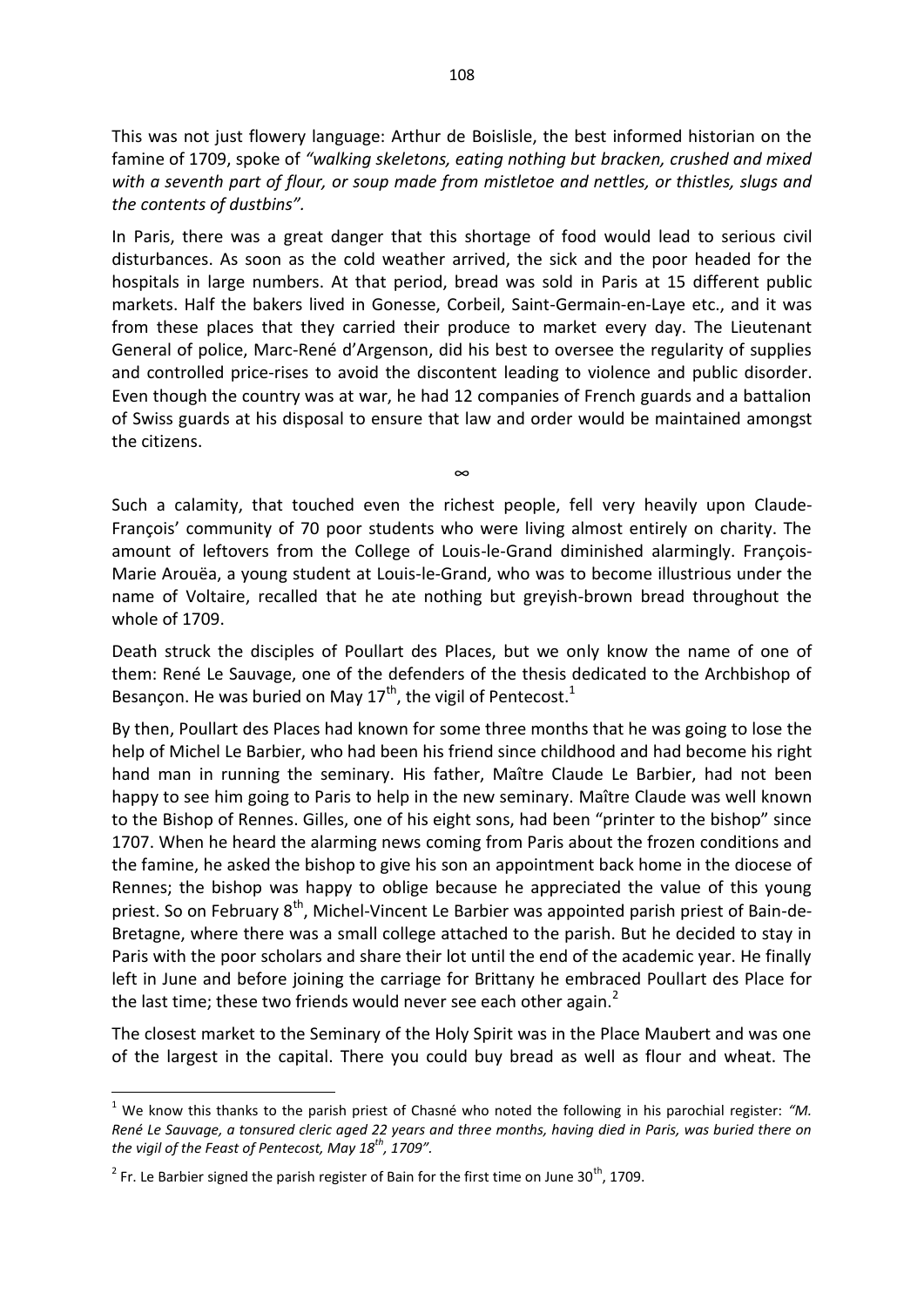police reports concerning this market show how the situation was rapidly worsening. From January  $21<sup>st</sup>$ , they already talk of great unrest amongst the people because of the rising price of bread. On April  $6<sup>th</sup>$ , 100 women from la Halle killed a commissioner and seriously threatened d'Argenson himself. For example, the report for May  $4<sup>th</sup>$  reads:

*"Today, there was more bread for sale in the market of Place Maubert than in recent days, but there was also more confusion and disorder. A huge crowd of people had arrived with the result that the market had to close by 10 a.m. But the extra police who had been drafted there were sufficient to maintain order".<sup>1</sup>* 

Prices continued to rise. A portion of wheat that was sold for 15 livres at the end of 1708 cost 30 livres by the following March and 67 by the end of September. The price of bread inevitably followed that of wheat. The police reports show the depth of the suffering of the poor people:

*"September 4th : Even if the amount of bread continues to rise as it did today, there is still no guarantee that the market will be able to function. I have never heard such murmuring and cursing. The people are at their wit's end …*

*More than twenty bakers did not turn up today and those who did only brought a third of what they normally have for sale…"*

*"September 7th: The atmosphere in the markets today was one of sadness rather than insurrection. Nothing happened that could have led to sedition; there was only a profound despondency which showed itself in tears rather than words".* 

The lease agreed in October 1705 on the house in Rue Neuve-Sainte-Geneviève should have lasted until the end of 1711, but on August  $17<sup>th</sup>$ , 1709, M. de Cornoailles rented this house to J-B Damont, *"a gentleman of Paris".* Poullart des Places agreed that the new tenant should take possession on the feast day of Saint-Rémy, in other words, on October 1<sup>st</sup>. In fact, he had already found a new location for his seminary, less than 200 metres from rue Neuve-Sainte-Geneviève. It was a large property, situated between rue Mouffetard and rue Neuve-Sainte-Geneviève (rue Tournefort today) belonging to the *héritiers d'Auboulin*.

Rue Mouffetard has not changed very much since the  $17<sup>th</sup>$  century; it is still today one of the most picturesque and lively streets in the old part of Paris. But the fronts of the houses have lost their original shop signs – such as *l'Escouvette, la Calebasse, le Soufflet* and *le Fer au moullin; le Chapeau rouge* and *le Chapeau vert; la Fleur de lys* and *le Pomme de pain; les Escus d'Orléans, de Bretagne, d'Ecosse,* and *de France; le Sauvage d'or; La fontaine de jouvence, le Puits rouge virginal.* The animal kingdom was represented by *le Chat-qui dort, le Regnard bardé, le Coq d'Inde, la Pie, le Pélican, le Mouton d'or, le Pied-de-biche, la Hure de sanglier.* Others recalled the medieval origins of the rue Mouffetard : *Les Pastouriaux, le Heaume, le Chevalier au Cygne.* 

At least half the signs of the rue Mouffetard had a religious significance : *le Paradis terrestre, la Samaritaine, le Signe de Croix.* Others were inspired by the patron saints of nearby churches : *Saint Etienne, Saint Médard, Saint Jacques, Saint Nicolas, Sainte Geneviève, Sainte Barbe.* One could also find saints who were venerated throughout France: *Saint*

**.** 

∞

<sup>&</sup>lt;sup>1</sup> French National Archives, G7 1654.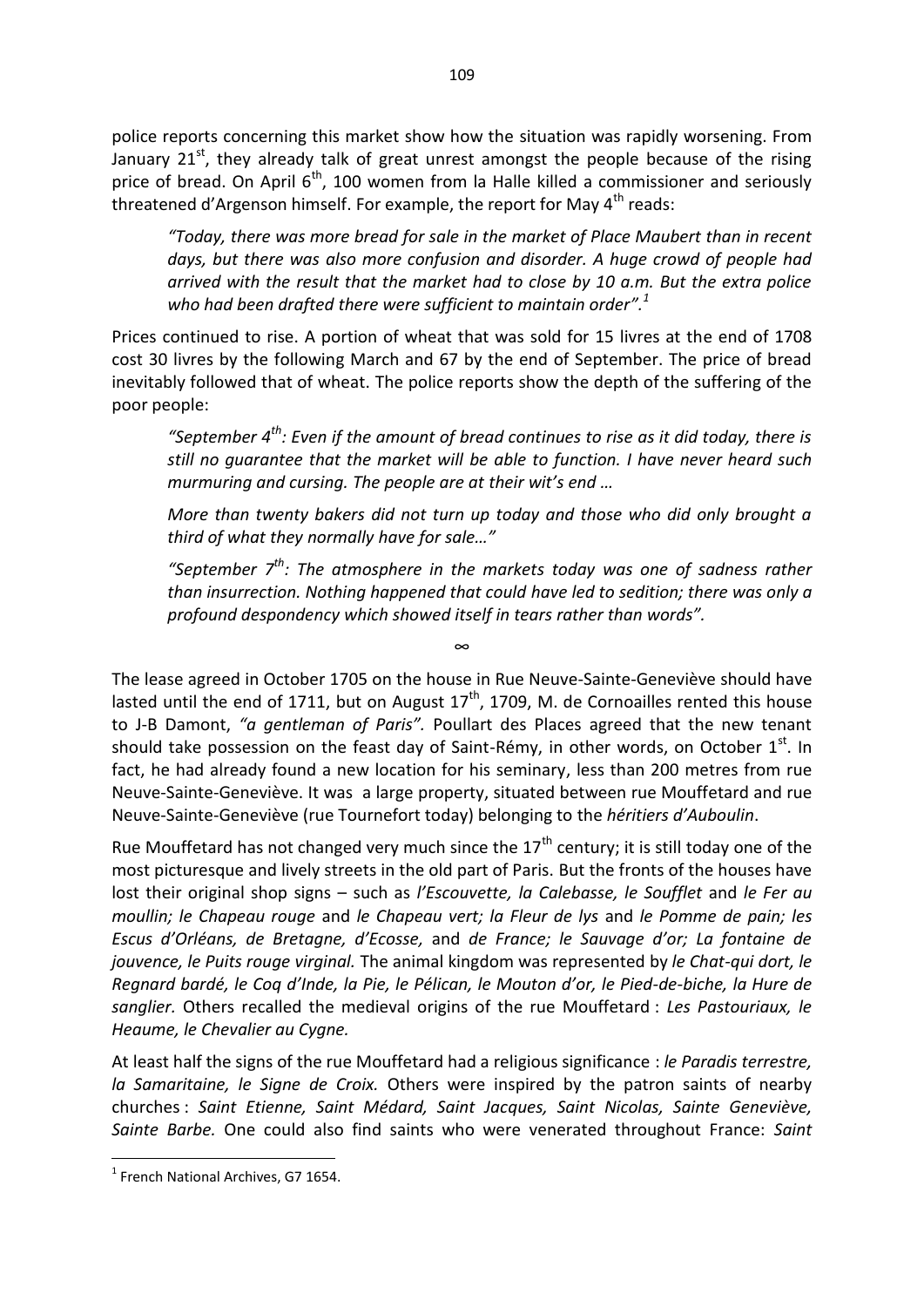*Michel, Saint Georges, Saint Louis, Saint Martin etc.* The Blessed Virgin was commemorated by *l'Annonciation, la Mère de Dieu, Notre Dame de Liesse, Notre-Dame de Laurette.* The Third Person of the Blessed Trinity was celebrated by *le Saint Esprit* and *le Saint Esprit Couronné.* 

The new property for the seminary had the name of *"l'Escu de France"* (the French Shield). The lease and other documents concerning this building were in the custody of Nicolas Aumont, a lawyer at Châtelet, but unfortunately they were burnt during the civil disturbances of 1871. So for further information, we have to consult the maps of Paris of Fr. Delagrive (1728), Roussel (1731) and Turgot (1734), as well as the map and registers of the Abbey of Sainte-Geneviève. Together, they give a fairly accurate description of the house which would be the home of the Seminary of the Holy Spirit for the next 25 years.

The property covered nearly 1,500 square metres (between no. 11 of rue Tournefort and no. 36 of rue Mouffetard). The courtyard facing rue Mouffetard was rented out to a merchant, as well as the small yard where one can still see the remains of an old well. All the rest was rented to Poullart des Places for the sum of 600 livres per annum. The normal entrance to the Seminary was on rue Neuve-Saint-Etienne, almost opposite a bowling alley which went under the name of *La Mort-qui-trompe.* Having gone through the carriage entrance, a passage of about 30 metres led to a courtyard with large buildings on the northern and western sides. An enclosed garden separated the courtyard from a building facing rue Neuve-Sainte-Geneviève. As in the house of M. de Cornoailles, the noise from the street could not be heard in the area occupied by the seminarians.

The time had come to think about the new scholastic year. It always began with the examination of fresh candidates, followed by a retreat of eight days. This year, it would also involve moving house before October 1st.

 $\sim$ 

In the notes he had written 10 years previously, Poullart des Places said:

*"I enjoy wonderful health although I look rather delicate. I have a good stomach and I am able to digest any kind of food. Nothing gives me trouble. I am stronger and more active than others and I can put up with hard work and fatigue very well".<sup>1</sup>* 

But there had been a considerable deterioration since then. The cold and the famine hit him very hard, not too surprising when we hear that he would deprive himself of food rather than see his students go hungry.

In the last days of September,

*"while Poullart des Places was giving himself entirely to the needs of his growing community and exhausted by severe mortifications, he had an attack of pleurisy accompanied by a violent fever and a painful tenesmus which caused him great suffering for four days. But he made no complaint and showed no signs of impatience. The only indication that his sufferings had intensified was the increased frequency of his acts of resignation. His very exhaustion seemed to give him renewed* 

<sup>1</sup> "*Choice of a state of Life*", Koren p. 241.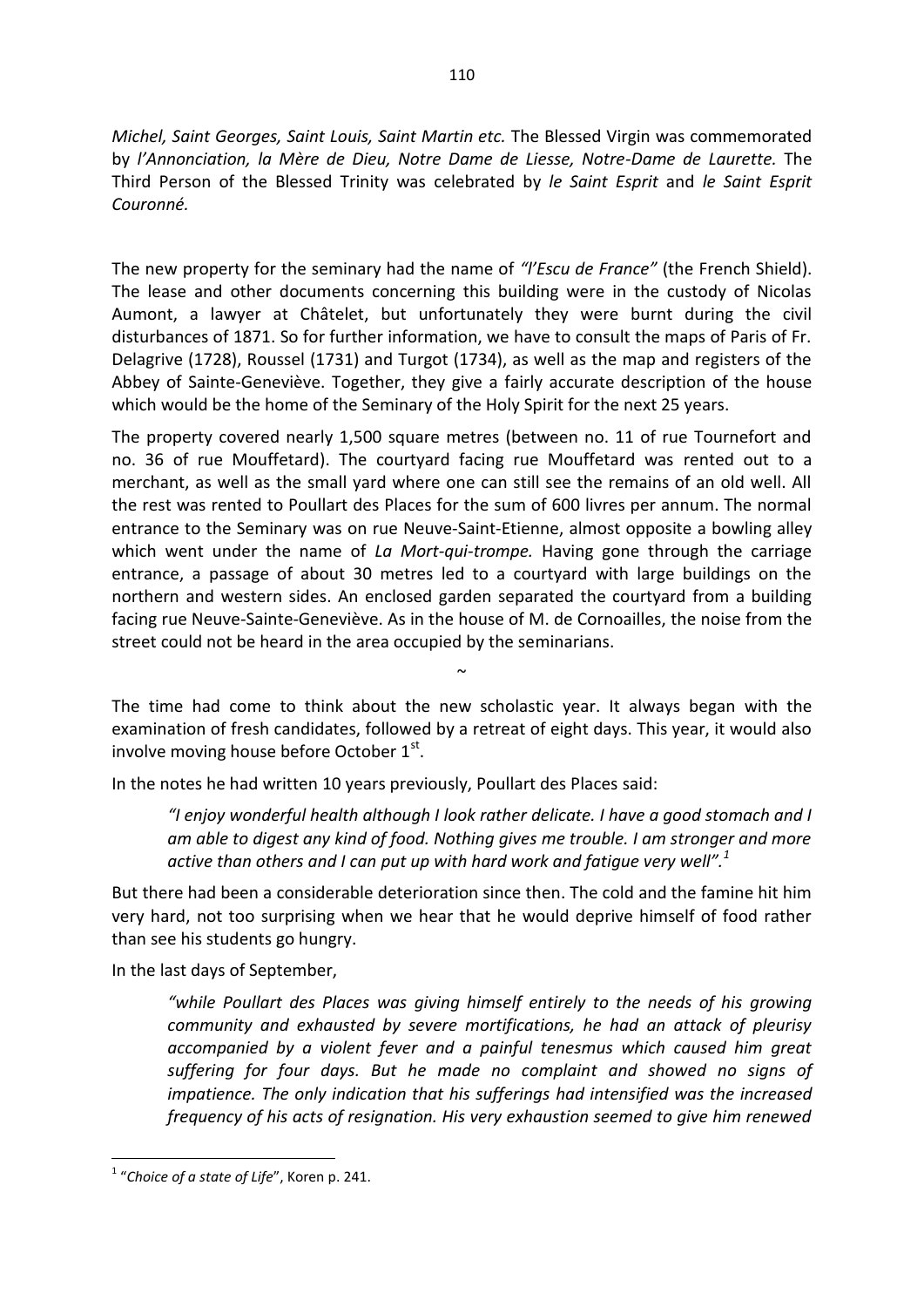*strength to repeat frequently the words of the holy King David: "Quam dilecta tabernacula tua, Domine virtutum, concupiscit et deficit anima mea in atria Domini".*  (How lovely is your dwelling place, Lord God of Hosts! My soul is longing and fainting for the courts of the Lord). $^1$ 

The Rule of their Community laid down that sick members should be transported to the Hôpital de la Charité, which was run by the Brothers of St. John of God, but all the hospitals were full to overflowing. For example, the Hôtel-Dieu had 4,000 in-patients, more than three times the normal. The General Hospital was looking after 14,000 poor people and would now only accept the many abandoned children who were left at their door each morning. So Poullart des Places stayed with his community. On October  $1<sup>st</sup>$ , the day when they had to leave their premises, they carried him to the *Escu-de-France.* 

*"As soon it was known in Paris that he was seriously ill, a great number of holy and distinguished people came to see him. The Directors of the Seminaries of Saint-Sulpice, Saint Nicholas de Chardonnet and Saint François de Salle all arrived. His great friend, the saintly Father Gourdan, sent someone to visit him on his behalf". 2* 

For many years, Claude had set aside one day each month to prepare himself for death. He would receive Holy Communion as viaticum and perform his prayers and actions as though it was the last day of his life. When night came, he would lay down on his bed as if he was entering his coffin. $3$  So when death finally came, there were no signs of fear or surprise:

*"Having received the last sacraments fully conscious, he died quietly at about 5 p.m. on October 2nd, 1709, at the age of thirty years and seven months".* 

In the portrait that was painted immediately after his death, Claude Poullart is wearing a soutane and a large blue rabat as was the custom at that time. He is sitting in an easy chair with a crucifix in his hands. This is the only authentic portrait that we have of Poullart des Places and it is preserved in the meeting room of the General Council of the Congregation of the Holy Spirit.

∞

But his disciples would cherish another portrait of him in their hearts. When M. de la Ville-Angevin was founding his own Congregation of the Daughters of the Holy Spirit, he wanted to list the duties of the superior; he looked no further than his friend and teacher, Claude Poullart des Places. He simply transposed his texts to fit the rule of the sisters, thereby preserving a perfect image of the way Poullart governed his own foundation, full of humanity, gentleness and self-denial:

*"In carrying out his duties as superior, he always put himself humbly in the presence of God, acknowledging his own unworthiness for such a task, seeing himself as a worse sinner than any of the poor students".* 

 $<sup>1</sup>$  Psalm 83, verse 1. Koren p. 287.</sup>

 $2$  Besnard. (Koren, p. 287).

 $3$  Cf. Rule no. 43 (Koren p. 173).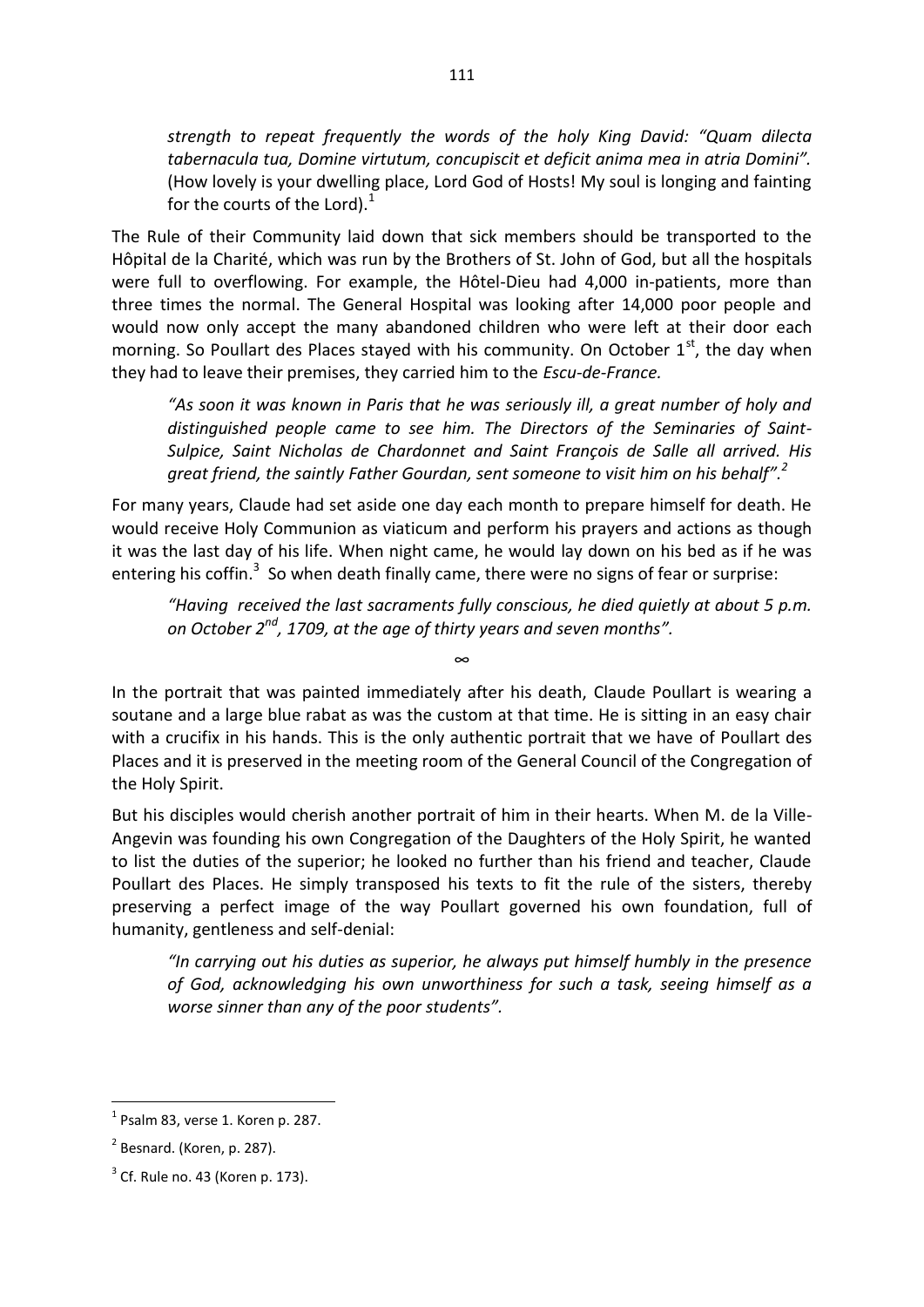*"He treated them all with kindness and humanity and looked on himself as the least of all. He carefully examined the character and preferences of each one so as to understand them better.* 

*"When the students did something wrong, he would gently correct them. If they did not accept the reprimand as they should, he would not get angry with them and insist on their compliance, nor did he use strong language; he would prefer to see them commit another small fault rather than treat them in a heavy-handed way".* 

*"He always turned to the Holy Spirit to enlighten him and treated the students with such kindness and patience that he gained their entire confidence and admiration. He followed the lesson taught by Jesus Christ: 'Learn from me, gentle and humble of heart'".* 

*"He had a special regard for poverty and holy indifference, preferring to go without something than to see his students in need".* 

*"Finally, he tried to be a perfect mirror of all the virtues, and avoided anything that his scholars could not or should not do".<sup>1</sup>*

In the deposition that he gave after the death of Poullart des Places, M. Faulconnier recalled an event of which he was probably the only witness. He showed how he reacted on one occasion to an unforeseen situation, where many other directors would have been disconcerted:

"*One day, a young man, who had thought about becoming a Carthusian for several years, suddenly left the Jesuit College early one morning, carrying his books back to the Seminary which he would take with him to the Charterhouse. He ran into M. des Places who asked him why he had left his lectures so early. The student told him of his plans and Poullart consulted the Lord on the spot. The he said: 'My friend, God is not calling you to this life'. But the young man was insistent, pointing out that he had been examining this plan and the purity of his intentions for a long time. M. de Places replied: 'If you still feel like this in a few day's time, I will willingly give my consent'.*  With that, he sent him back to the College for the rest of the lectures. Some time *later, this young man admitted that he no longer felt an attraction to the Carthusian way of life".*

This ability to make wise decisions on the spot also comes out clearly in the reminiscences of M. de la Ville-Angevin. Poullart des Places was not just somebody of an extraordinary gentleness, with the habit of consulting the Holy Spirit when faced with difficult decisions; it is clear that God had compensated for his lack of experience with an exceptional gift of discernment.

Although he was a rich young man, son of an ambitious father and keen to be successful, Claude Poullart des Places came to realise (like Michel Le Nobletz) that true greatness is to be found in living out the Beatitudes. In his words and actions, he was a great apostle of humility and disdained the joys of this world. One of his disciples and future biographer, Pierre Thomas, shows how impressed they were by his teaching and example:

 $1$  Based on the Rule of the Daughters of the Holy Spirit, pp. 62 and 77.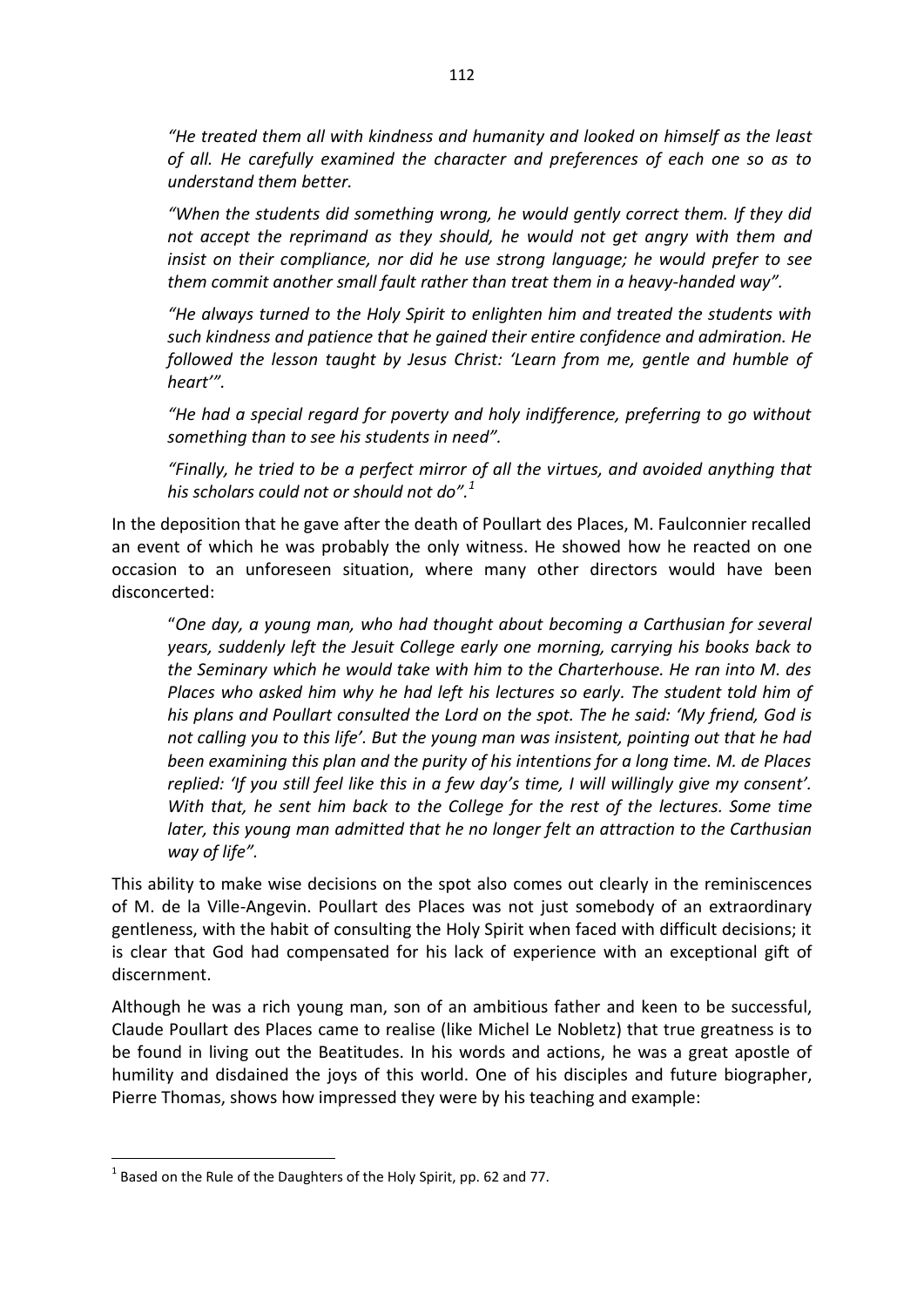"*To provide for the needs of the students he had brought together, he was prepared to do things which would humiliate him in the eyes of those who knew him best from the past. It was a common sight to see him in the streets of Paris with some of those students, most of whom were poorly clad. He talked to them as equals, and when they were carrying pieces of furniture and utensils for the community, he always lent a hand, irrespective of what people might think.* 

*They often needed to buy small pieces of furniture and tools for the community and M. des Places went to look for them himself in different parts of the city, as if he were the least of the lay brothers in some monastery. But it was even worse for him, because such lay brothers would normally have more money to spend than he had. They would also buy in larger quantities. Claude, on the other hand, had very little money at his disposal so it was only at rare intervals that he could go to market. Although his father was a rich and religious man, he was never happy with the extremes to which his son had gone in practising the virtue of poverty, so he was not ready to give him any more than the usual allowance.* 

*Claude could often be seen carrying home the things that he had bought. He did this deliberately, both to save money and to humble himself. He was delighted to meet someone he knew from the past when he was carrying these loads, so as to humiliate himself".<sup>1</sup>*

Writing elsewhere about his love of mortification, Pierre Thomas said:

*"Since his death, I came across a rough draft of a letter he had addressed to his spiritual director. In it, he spoke of his decision to practise some difficult mortifications. But he considered them as nothing compared to what he needed to do to expiate the sins he had committed in the past. He explained these motives to his director very vividly, hoping to obtain his approval to carry out his plans".<sup>2</sup>*

 $\sim$ 

Throughout his time as superior, Claude Poullart des Places was a model of heroic virtues for his students. And his funeral proved to be another striking lesson for them which would continue to bear fruit for a long time to come.

The parish of Saint-Etienne was one of the oldest in Paris. In the early centuries of its existence, the cemetery surrounding it on three sides had plenty of room and each deceased person had an individual grave. But as the population increased, the church had to be enlarged and so the cemetery was reduced in size. The whole compound was now hemmed in by surrounding buildings.

By the beginning of the  $18<sup>th</sup>$  century, there were only two sections of the cemetery remaining. The largest, the *Grand Cimetière,* was a few metres away from the front of the church on the square of Sainte-Geneviève; the Petit Cimetière was at the far end of the church. Taking both pieces together, there were no more than 200 square metres, yet there were several hundred deaths in the parish each year.

<sup>&</sup>lt;sup>1</sup> Pierre Thomas, c.s.sp. Koren p. 273.

<sup>&</sup>lt;sup>2</sup> Pierre Thomas, c.s.sp. Koren, p. 271.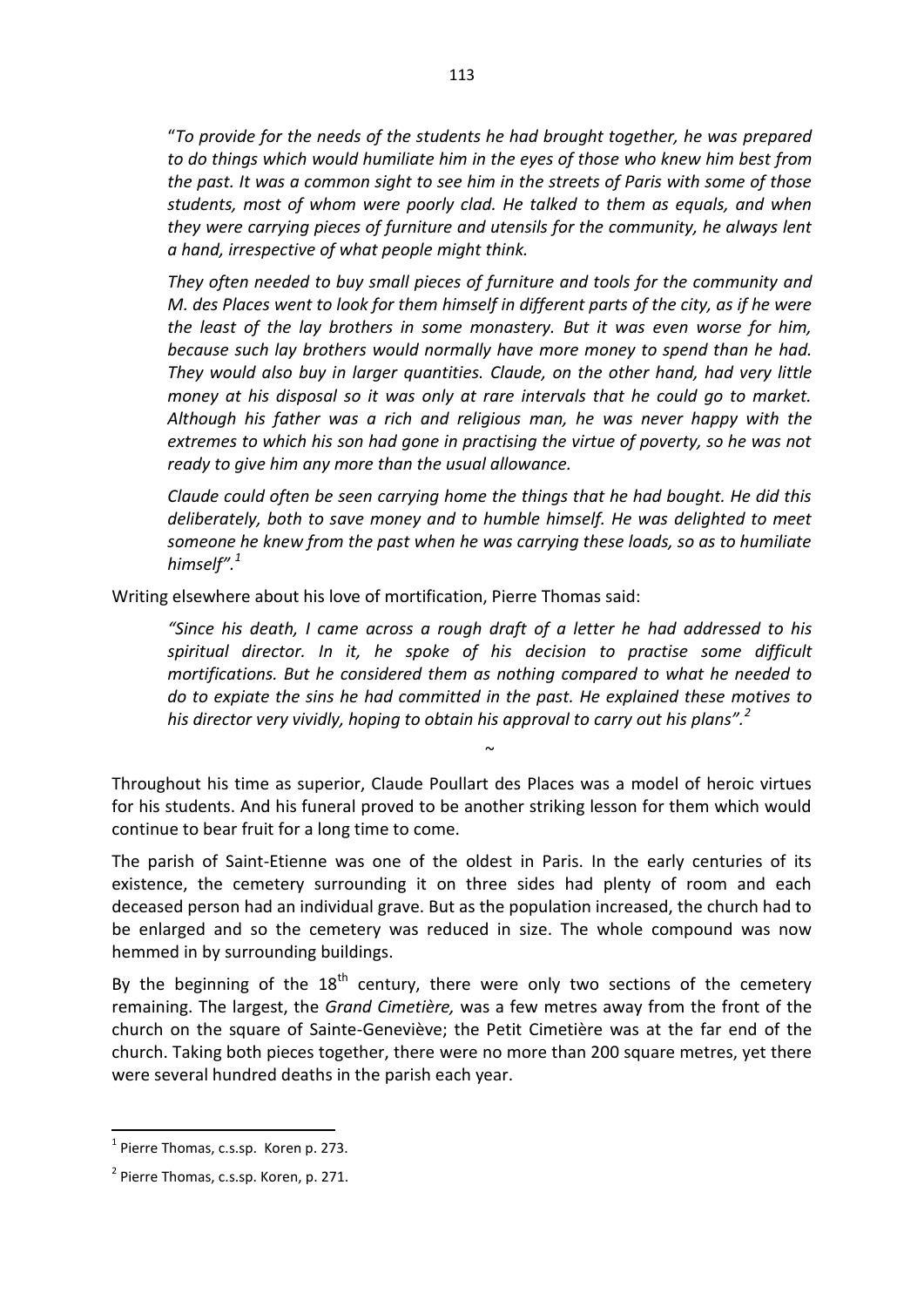If they did not own a crypt in the church itself, the richest families were given the privilege of being buried in a private tomb, but the bodies of the poor, who made up the great majority of the parishioners, were put into a common grave. The grave in the *Grand Cimetière* could take up to 300 bodies, but the smaller one (which seems to have been reserved for the poorest clerics) was only large enough for 20.

Some founders of religious societies decided that their disciples should be buried as poor men. The rule written by Fr. Barré for the Sisters of the Christian schools contained this directive. Fr. Bourdoise did not want his priests to be so proud that they would not be buried with the poor. But he asked that a place should be set apart for the burial of the clergy.

At Saint-Etienne-du-Mont, to be buried as a poor man meant to be placed in one of the common graves. Claude Poullart had such a love for the poor that there was no question of seeking out a special place for his burial; so he was placed in the common grave of the *Petit Cimetière,* next to the chapel of the Blessed Virgin. Once this grave was full, it was covered with soil and, a few years later, was dug up to be used again. The bones were put into the mass graves which surrounded the cemetery and remained there until the beginning of the  $19<sup>th</sup>$  century. It was then that all the mass graves of Paris were suppressed and the contents deposited in the tunnels of the catacombs. $<sup>1</sup>$ </sup>

After the death of Claude Poullart des Places, Jacques-Hyacinthe Garnier took over the direction of the seminary. He was just 26 and had been ordained the previous Christmas. It was a heavy burden for this young man who was already weakened by his privations. The famine still continued and the new superior finally died at the beginning of March. The seven most senior seminarians met together to elect his successor. Only one of them, Louis Bouïc, was already a priest and it was he who was elected. $^2$  With the help of Pierre Caris and Pierre Thomas, he would direct the Seminary of the Holy Spirit for more than 50 years.

∞

In early June, a letter arrived from Brittany with more sad news for the poor scholars. Fr. Le Barbier, who had reluctantly returned to his diocese when he was recalled by his bishop,

1

 $1$  On July 15<sup>th</sup>, 1710, Henry le Chat and Jeanne Poullart appointed a chaplain for a chapel of Saint-Claude, near their chateau at Vernée.

François-Claude Poullart des Places died on May 18<sup>th</sup>, 1712.

On October 3<sup>rd</sup>, 1718, the day after the 9<sup>th</sup> anniversary of the death of her son, Jeanne Le Meneust, donated the farm of la Bullerie (Noyal-sur-Vilaine) for the support of poor people in the hospital of Saint-Méen. The chaplains were to ensure that the rosary was said in perpetuity by these poor people three times a week, for the repose of the soul of the benefactress and her deceased friends and relations. She died on August 28<sup>th</sup>, 1720. In the following December a great fire in Rennes destroyed her house, along with the remaining souvenirs of her son. Henry Le Chat wrote that they were able to save only a few of their papers. Those which were destroyed included documents concerning the legacies of M. and Mme Desplaces-Poullart and the genealogy of the Poullart family.

<sup>2</sup> Cf. *Gallia Christiana*, Volume VII, column 1044. M. Louis Bouïc (or Bouy) was born at Guillac, near Josselin, on August  $4^{th}$ , 1684. Probably due to the influence of his neighbour, M. Hédan, he went to the Seminary of the Holy Spirit after his diaconate (22<sup>nd</sup> September, 1708) The bishop of Saint-Malo gave him dimissorial letters for the priesthood on August 28<sup>th</sup>, 1709 and he was ordained on September 21<sup>st</sup>. In March 1710, M. Joseph Hédan was a deacon, while Pierre Caris, Pierre Thomas and René de la Ville-Angevan were still sub-deacons.